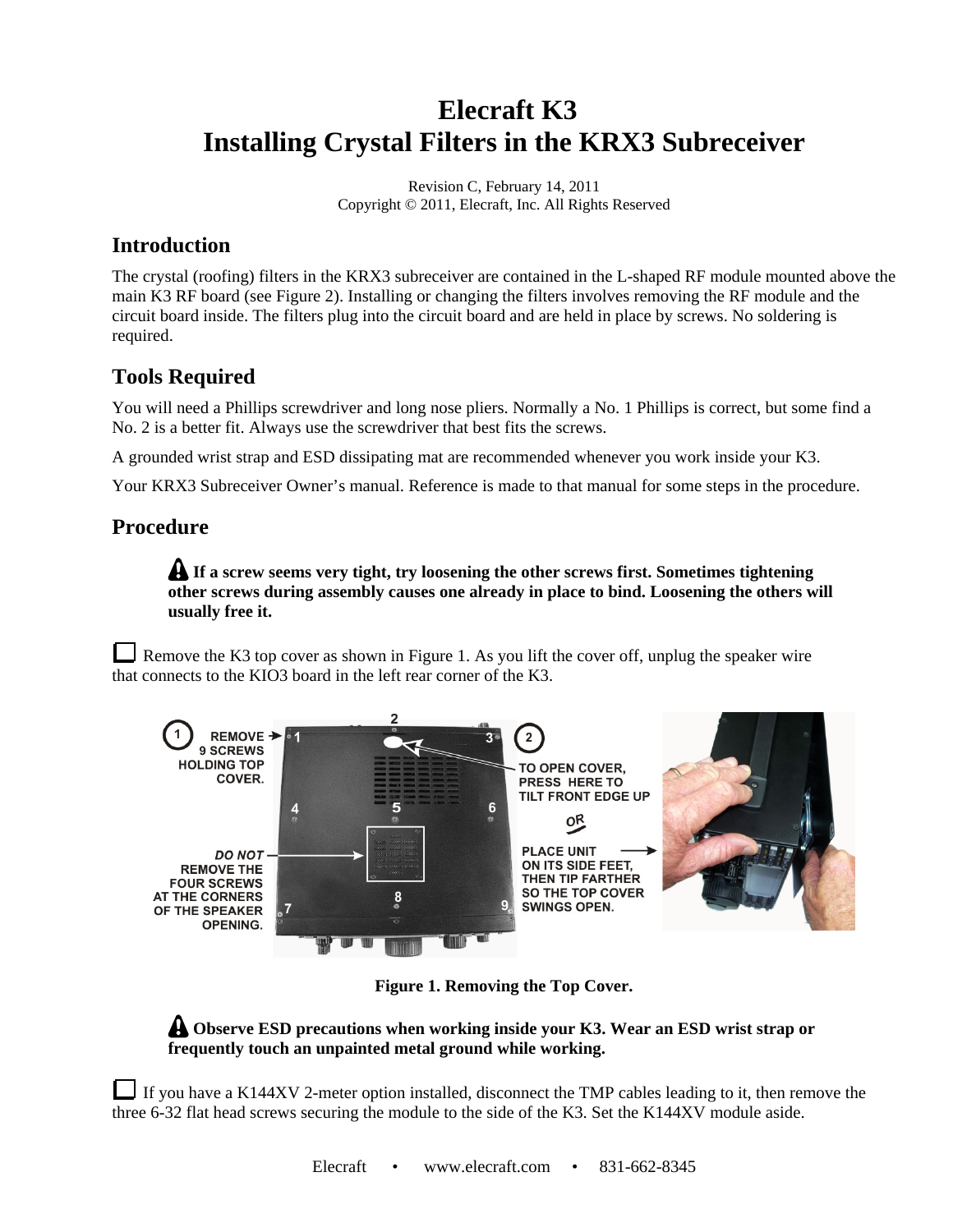Remove the KRX3 RF module as follows. The circled numbers refer to Figure 2 below.

- Remove the four screws  $(1)$  holding the stiffener bar that crosses the top of the K3. If your K3 does not have the optional KPA3 100 watt amplifier, the bar is held by only the screws at the ends.
- Remove the two long screws  $(2)$  that attach the KRX3 enclosure to the K3 main board.
- Grip the knurled nuts  $(3)$  and lift the KRX3 enclosure up and out of the K3. The enclosure will unplug from two interface boards  $\left(4\right)$ , one near the front and the other at the back. Also there will be two coaxial cables attached to the forward edge and usually one cable attached at the back of the enclosure. Carefully unplug these cables holding onto the metal finger grip, not the black coax. The connectors are held by friction and slide apart. They do not unscrew.

Remove the two small interface boards  $\left(4\right)$  that plug into the board on the bottom of the K3 and the KRX3 enclosure. The boards may still be attached to the K3 main board or may be attached to the connectors on the KRX3 RF module. Set them aside in an ESD-safe place.

Place the KRX3 RF enclosure on your work table. Remove the two knurled nuts  $\binom{3}{3}$  and lift the top half of the KRX3 RF enclosure off of the lower half



**Figure 2. Removing the KRX3 RF Module.**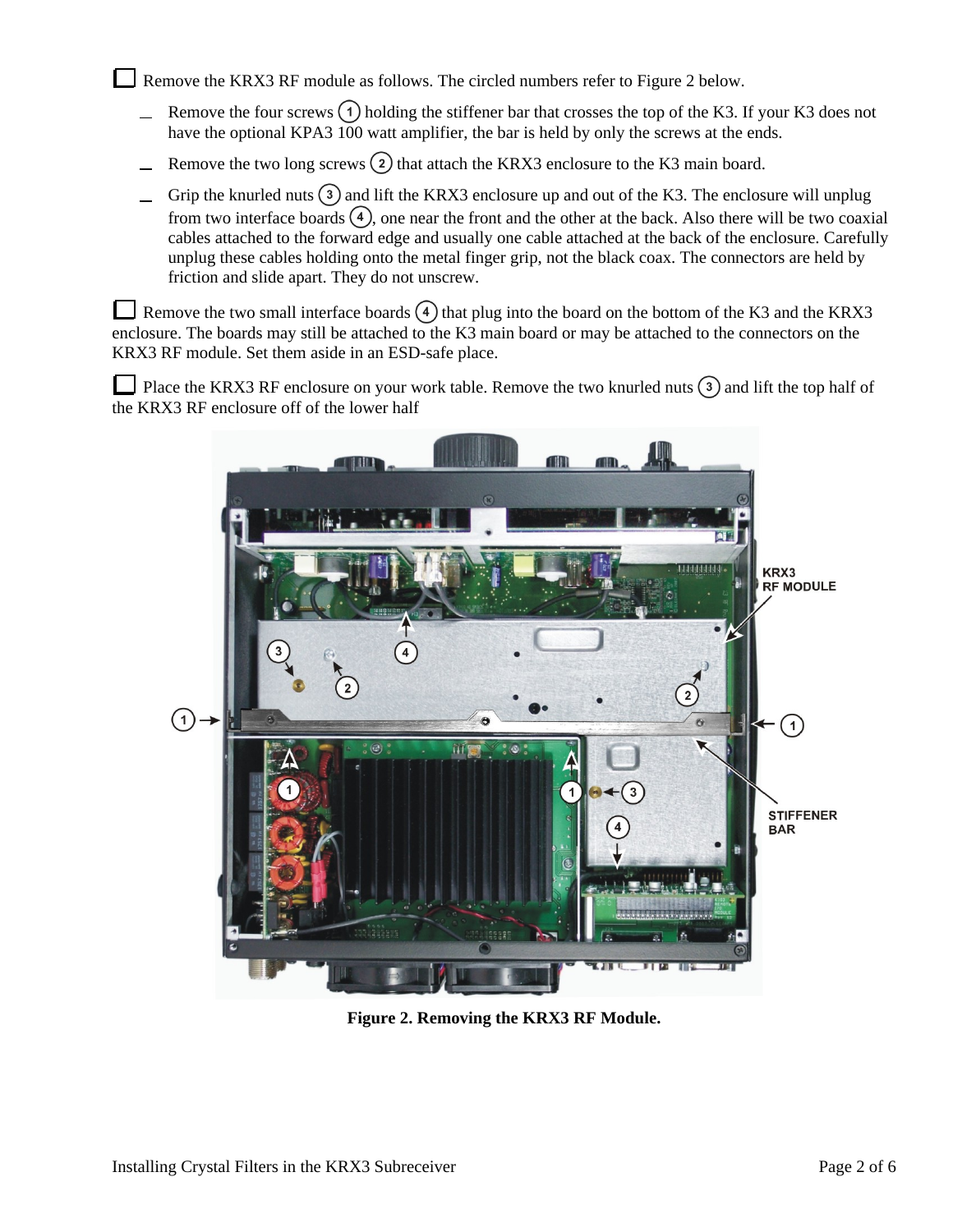Remove the RF board from the lower half of the enclosure as follows (see Figure 3):

- Remove the two sleeves  $\Omega$  from the long screws.
- If the KBPF3 option is installed, remove the two screws  $\Omega$  and unplug it from the RF board underneath.
- Remove the two screws  $(3)$  securing the KRX3 RF board to the bottom half of the enclosure. These  $\overline{\phantom{0}}$ screws thread into bushings attached to the enclosure with screws. If a screw seems to turn without loosening, hold the corresponding screw on the bottom of the enclosure so it cannot turn.
- Lift the RF board out of the enclosure. It is a tight fit. There may be small bumps along the sides of the board that snap into holes in the sides of the enclosure. Start by lifting carefully at the two extensions where the board extends outside of the shield while pressing down on the edge of the shield to free it then work the board up and off of the long screws.



**Figure 3. Removing the RF Board from the Enclosure.** 

The crystal I.F. filters are installed at positions FL1 thorough FL5 on the RF board. If the KRX3 has been in use there will be at least one filter already installed. Plan where you are going to install, replace or move the filters. They must be installed in a certain order according to the following rules:

- a) The widest bandwidth filter must be closest to FL1. Note that FL1 is at the *right hand* end of the row of filters when the board is arranged to read the silk screening on the pc board. The filters must be in order of decreasing bandwidth from the right (nearest FL1) to the left (nearest FL5). If you're installing the K-FL3B FM filter, place it in position FL1 since it is the widest bandwidth filter available.
- b) You may leave unoccupied filter positions as long as the order in a) above is followed. This is handy if you plan to add more filters later. Note that only a single filter is installed on the board shown in Figure 3, leaving space for a wider bandwidth filter to be added in FL1 position and narrower filters to be added to FL3 through FL5 later if desired. More information and examples for planning your filters is included in Appendix A of your K3 Owner's manual.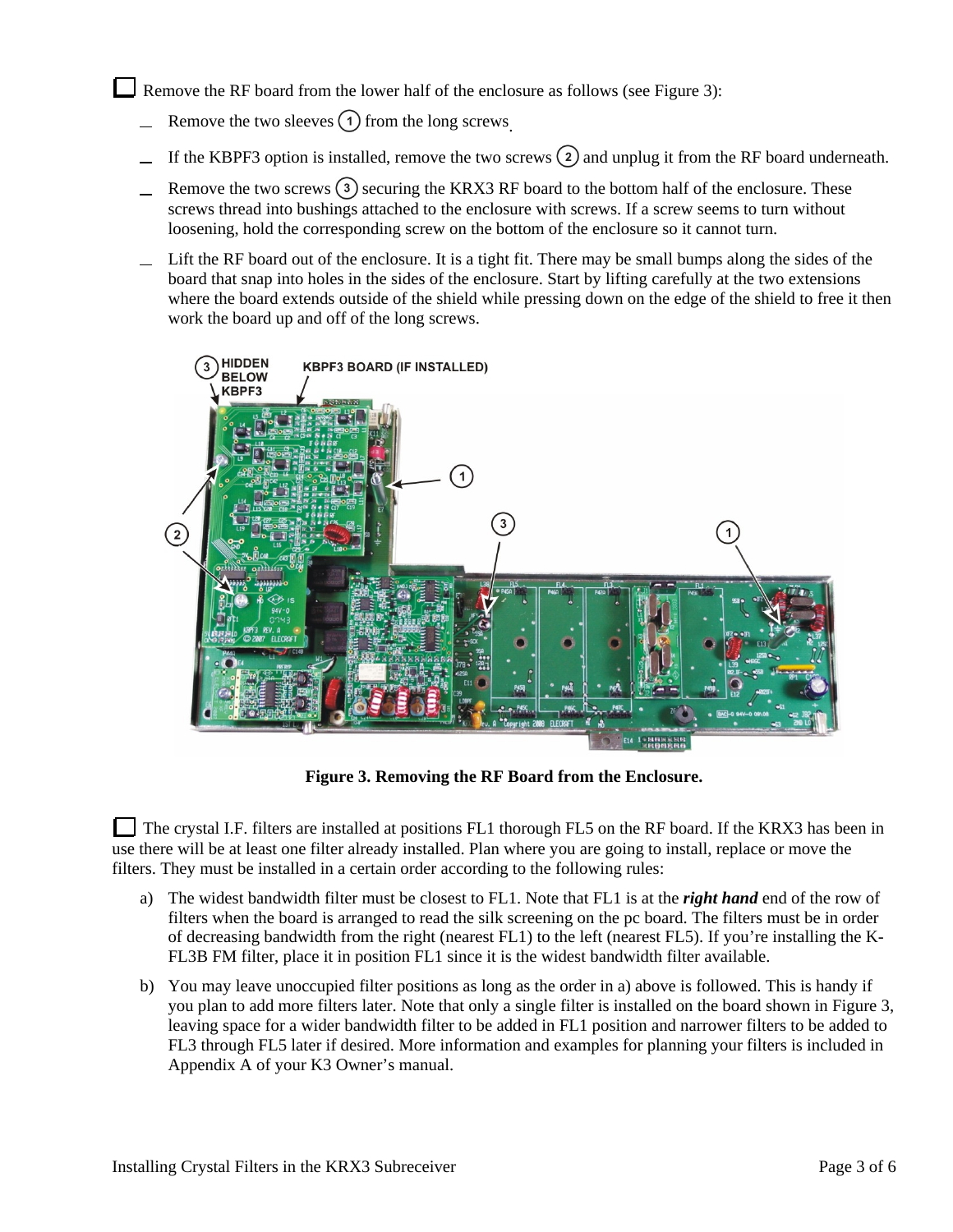**A** IMPORTANT: The information recorded in the next step is required to enable your **filters after reassembling your K3. Record the data in the table clearly and completely. If the information is incomplete or incorrect, you will have to disassemble your KRX3 again to retrieve it before you can use your subreceiver. Recommend using a pencil so you can change the data later should you decide to install additional filters.** 

Enter the following data on Table 1. Be sure you're following the rule described in the step above about the proper order for the filters. Note that Table 1 is set up with FL1 to the right and FL5 to the left, just as they must be installed on the RF board.

- Enter the bandwidth of each filter in the row below the filter position in which it will be installed.
- Enter the FREQ OFFSET shown on each 5-pole filter (see Figure 4). The optional 8-pole filters have no offset. Enter a zero in the FREQ OFFSET column for those filters. **For the 5-pole filters, note that the frequency offset may be** *negative***, indicated by a minus sign (single dash) ahead of the number.**

#### **Table 1. Filters Installed.**

**Note: FL1 is to the right and FL5 is to the left. In the next step you will install the filters right-to-left on the KRX3 RF board as well.** 

| <b>POSITION</b>                    | FL <sub>5</sub> | FL <sub>4</sub> | FL <sub>3</sub> | FL <sub>2</sub> | FL1 <sup>1</sup> |
|------------------------------------|-----------------|-----------------|-----------------|-----------------|------------------|
| <b>BANDWIDTH<sup>2</sup></b>       |                 |                 |                 |                 |                  |
| <b>FREQ</b><br>OFFSET <sup>3</sup> |                 |                 |                 |                 |                  |

**1. If you're installing the K-FL3B FM filter, place it at FL1 since it is the widest bandwidth filter available.** 

- **2. The bandwidth is shown in the label attached to the filters except the K-FL3B FM filter. Record a bandwidth of 13 kHz for the K-FL3B FM filter.**
- **3. All of the optional 8-pole filters have an offset of zero. Note that the 5-pole filters may have a negative offset, indicated by a minus sign ahead of the number.**

Install the filters as shown in Figure 4. Refer to the list of filters you created in Table 1 to determine which filter to install at each location.

If the subreceiver RF module top cover has a label on it with places to record the bandwidth (BW), and frequency offset (FRQ) of each filter, copy the information from Table 1, erasing and moving the information already there to match your filter setup. The label will ensure you have the installed filter information in case this page is misplaced. (If you do not have a filter information label on your subreceiver, you can obtain one from Elecraft.) Use pencil in case you change your filters later. Note that the filters read *right to left* on the label, just as they were installed on the pc board and shown on Table 1. The label also has a row for Gain. This is a value you can determine later after installation is finished. It is a value set in the K3's MENU to adjust the overall gain for each roofing filter so the audio remains constant when switching from one filter to another. Making this adjustment is described under *Filter Loss Compensation* in your owner's manual.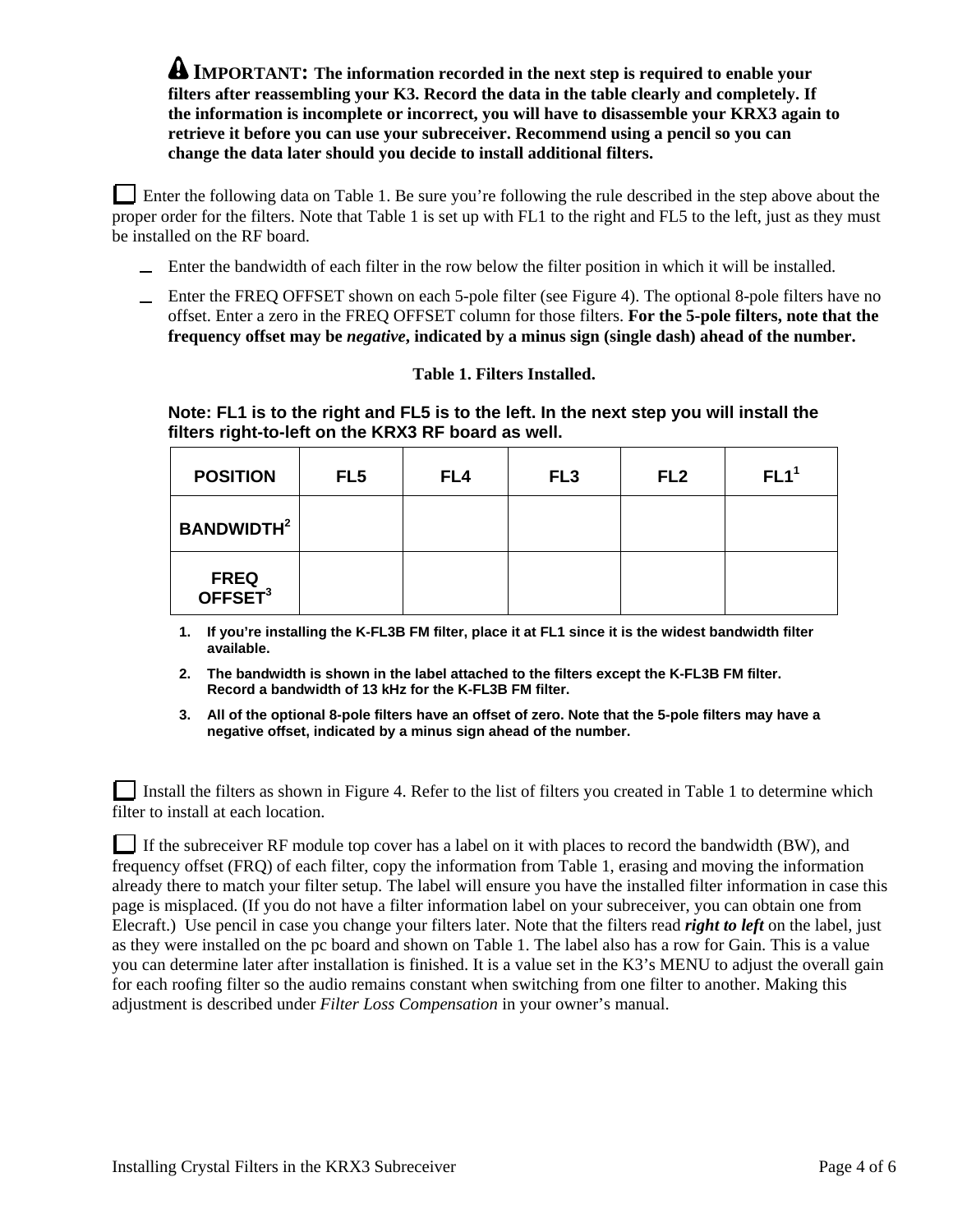## *CAUTION*

**1) Do not use screws longer than 1/4" (6.4 mm) to mount the filters. Longer screws may extend into the optional 8-pole filter and destroy it. We strongly recommend you use a 1/4" screw even when installing the 5-pole filters to reduce the possibility of damaging an 8-pole filter should you change them later.** 

**2) Do not over-tighten the screws. Too much torque may pull the threaded bushing out of the bottom of the filter module.** 





**OPTIONAL 8-POLE FILTERS** 

RF BOARD, TOP SIDE. FILTERS MUST BE INSTALLED IN **CORRECT POSITIONS. SEE TEXT FOR DETAILS.** 

**Figure 4. Installing the Crystal Filters.** 

Double-check to ensure you installed each filter in the location you noted in Table 1. If you make a mistake recording the data or installing the filters and miss it now, you'll need to disassemble the KRX3 again to correct it.

#### **A IMPORTANT:** Do not over-tighten screws during reassembly. The screws should be tightened so that **the lock washers are fully compressed but** *never* **as tight as you can make them.**

In the bottom half of the enclosure, check to ensure the four standoffs are tight against the enclosure. If not, tighten the screws. Two are short standoffs for the board mounting screws and two standoffs have the long screws threaded through them.

Place the KRX3 RF board in the bottom shield so that the long screws extend through holes shown in Figure 3. Press the circuit board down against the standoffs. The board may "snap" into position as the small bumps along the edges of the board slip into the holes in the sides of the shield. When properly positioned, the board will be against the standoffs in the bottom half of the enclosure. If needed, press down gently on the board near the long screws to ensure it is not caught on the threads.

Secure the KRX3 main circuit board to the short standoffs at locations  $\binom{3}{3}$  in Figure 3 with the 4-40 3/16" (4.8 mm) black pan head screws and #4 *split* lock washers you removed earlier. Do not use inside tooth lock washers.